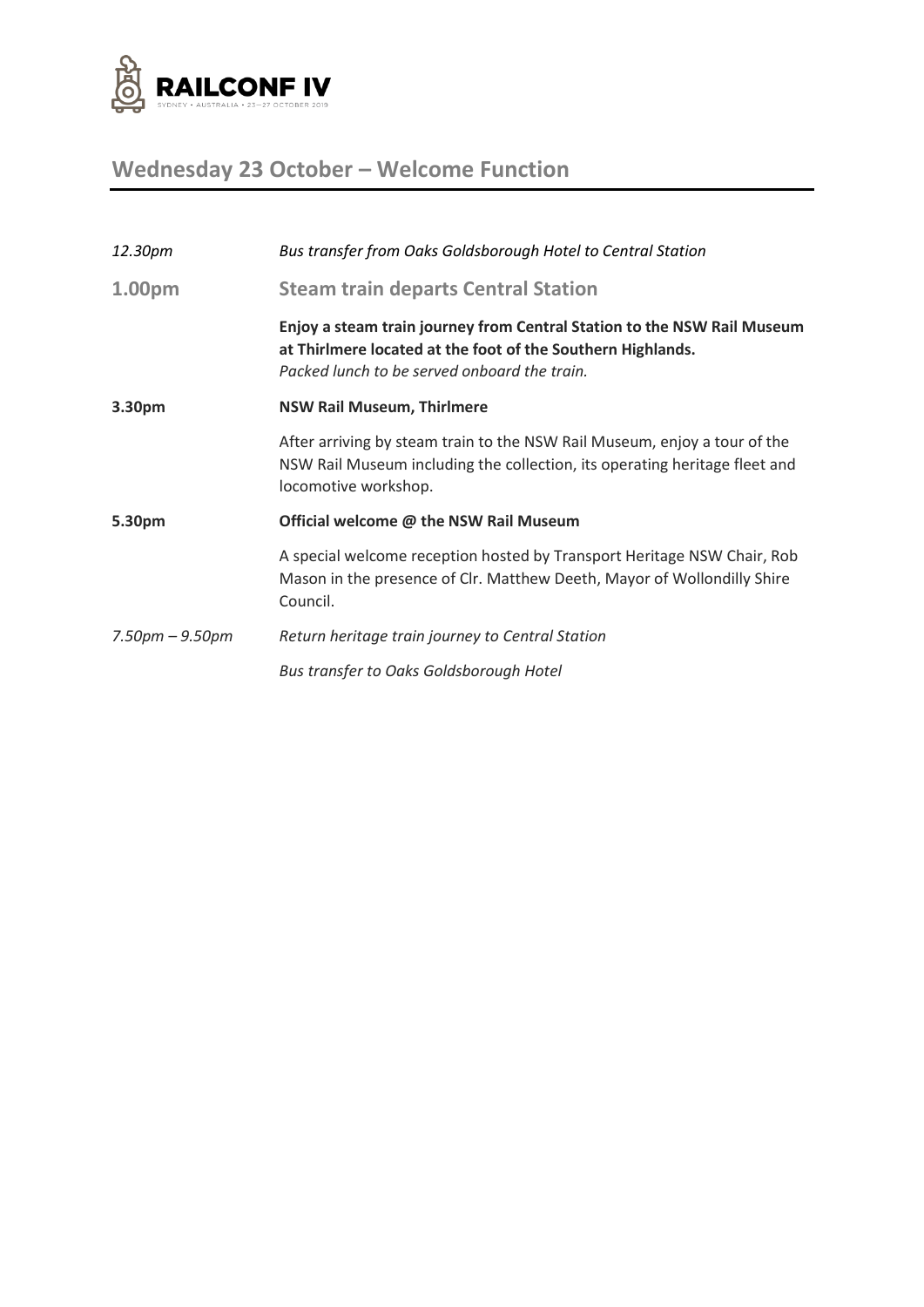

## **Thursday 24 October – RailConf IV Sessions Day 1**

| 8.30am                  | Delegates staying at the Oaks Goldsborough will be met in the hotel foyer<br>and escorted by foot to the Museum of Applied Arts & Sciences.                                                     |
|-------------------------|-------------------------------------------------------------------------------------------------------------------------------------------------------------------------------------------------|
| 9.00am                  | RailConf IV Day 1 @ the Powerhouse Museum                                                                                                                                                       |
|                         | <b>Opening of Business Session and Welcome to MAAS</b>                                                                                                                                          |
|                         | <b>Andrew Moritz</b><br>Chief Executive Officer, Transport Heritage NSW                                                                                                                         |
|                         | Lisa Havilah<br>Chief Executive Officer, MAAS                                                                                                                                                   |
|                         | <b>Short Presentations by Museums attending:</b>                                                                                                                                                |
|                         | Mr Toshihisa Miyagi<br>Director, The Railway Museum, East Japan                                                                                                                                 |
|                         | Dr Chih-wen Hung<br>Director of the Preparatory Office of National Railway Museum (TAIWAN)                                                                                                      |
|                         | Mr Robert Sjoo<br>Museum Director, Swedish Railway Museum                                                                                                                                       |
| $10.30$ am $- 11.00$ am | <b>Morning Tea</b>                                                                                                                                                                              |
| $11.00am - 12.30pm$     | Today we explore collections and the business of museums.                                                                                                                                       |
|                         | Jennifer Edmonds<br>Heritage & Collections Manager, Transport Heritage NSW                                                                                                                      |
| $12.30$ pm $- 1.30$ pm  | Lunch at Powerhouse Museum (Café Level 3)                                                                                                                                                       |
| $1.30pm - 3.00pm$       | <b>Open panel discussion</b>                                                                                                                                                                    |
| $3.00$ pm $- 3.30$ pm   | Afternoon Tea                                                                                                                                                                                   |
| $3.30$ pm $- 5.00$ pm   | Ann Frederick<br>Public Programs Manager, Transport Heritage NSW                                                                                                                                |
| 5.00pm                  | Day 1 concludes - delegates return to hotel by foot and have free time.                                                                                                                         |
| 6.30pm                  | <b>Evening social event:</b><br>Australian pub and vintage bus experience                                                                                                                       |
|                         | Delegates will be picked up by vintage bus and transferred to The Oaks<br>Hotel in Neutral Bay on Sydney's North Shore for dinner with photo stop<br>under the Sydney Harbour Bridge on return. |
| 10.00pm                 | Social event concludes. Bus transfer to Oaks Goldsborough Hotel                                                                                                                                 |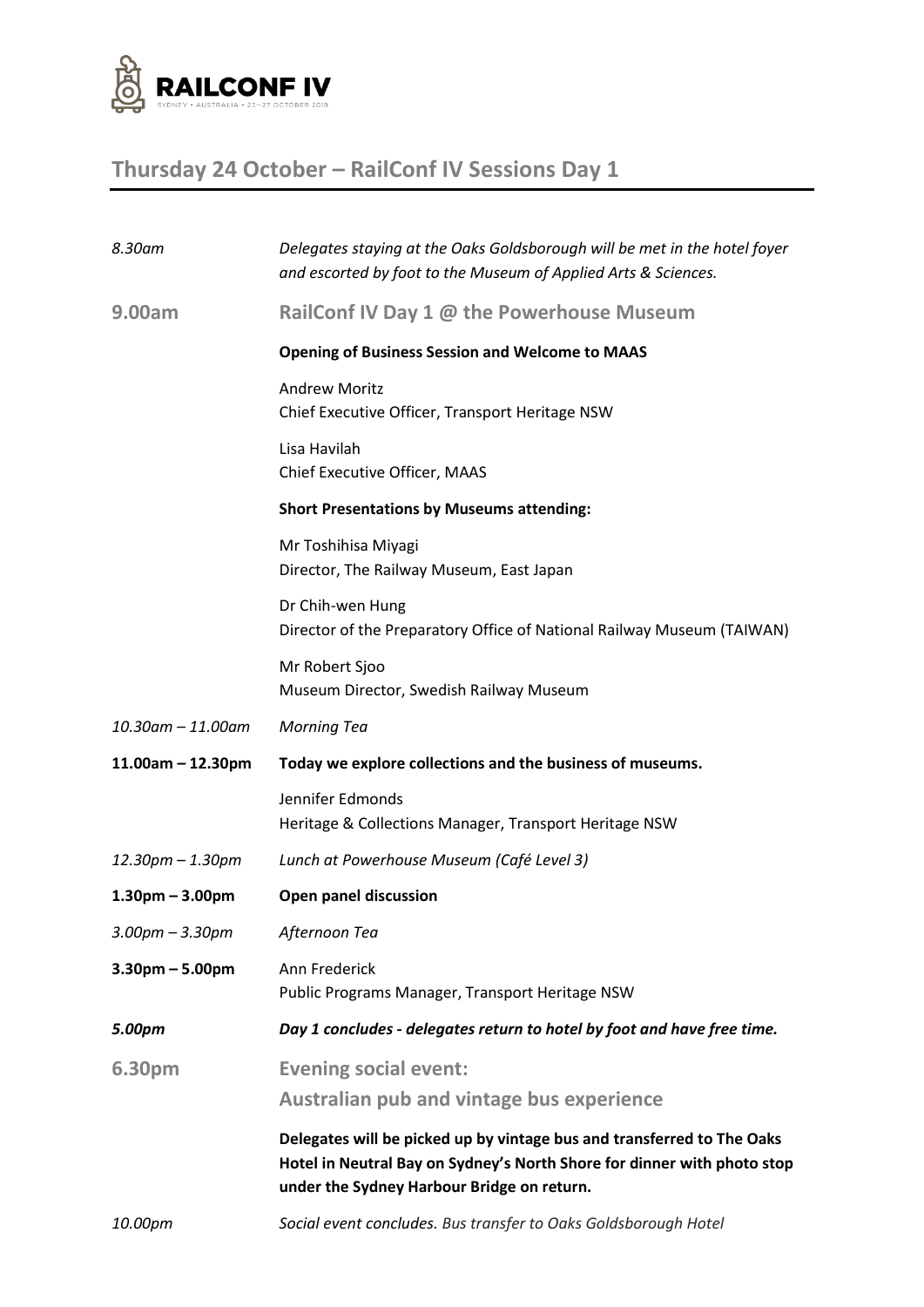

## **Friday 25 October – RailConf IV Sessions Day 2**

| 8.30am                  | Delegates staying at the Oaks Goldsborough will be met in the hotel foyer<br>and escorted by foot to the Museum of Applied Arts & Sciences.                             |
|-------------------------|-------------------------------------------------------------------------------------------------------------------------------------------------------------------------|
| 9.00am                  | RailConf IV Day 2 @ the Powerhouse Museum                                                                                                                               |
|                         | Today we explore operating heritage rail and exhibition engagement<br>techniques.                                                                                       |
|                         | <b>Howard Collins OBE</b><br>Chief Executive, Sydney Trains & Board Director, Transport Heritage NSW<br>'Ensuring the past has a future within a busy commuter railway' |
|                         | David Bennett<br>Marketing & Commercial Services Manager, Transport Heritage NSW<br>Sydney Transport Heritage Expo                                                      |
| $10.30$ am $- 11.00$ am | <b>Morning Tea</b>                                                                                                                                                      |
| $11.00am - 12.30pm$     | <b>Open panel discussion</b>                                                                                                                                            |
| 12.30pm - 1.30pm        | Lunch at Powerhouse Museum (Charles Kerry Room)                                                                                                                         |
| $1.30pm - 3.00pm$       | Powerhouse Museum tour with Transport Curator, Margaret Simpson                                                                                                         |
| $3.00$ pm $- 3.30$ pm   | Afternoon Tea                                                                                                                                                           |
| $3.30$ pm $- 5.00$ pm   | <b>Open panel discussion</b>                                                                                                                                            |
| 5.00pm                  | Day 2 concludes - delegates return to hotel by foot and have free time.                                                                                                 |
| 6.30pm                  | <b>Evening social event:</b><br><b>Dinner at historic Mortuary Station</b>                                                                                              |
|                         | Delegates will be picked up by bus and transferred to the historic Mortuary<br>Station in Regent Street, Chippendale, for dinner inside an historic dining<br>carriage. |
| 10.00pm                 | Social event concludes. Bus transfer to Oaks Goldsborough Hotel                                                                                                         |